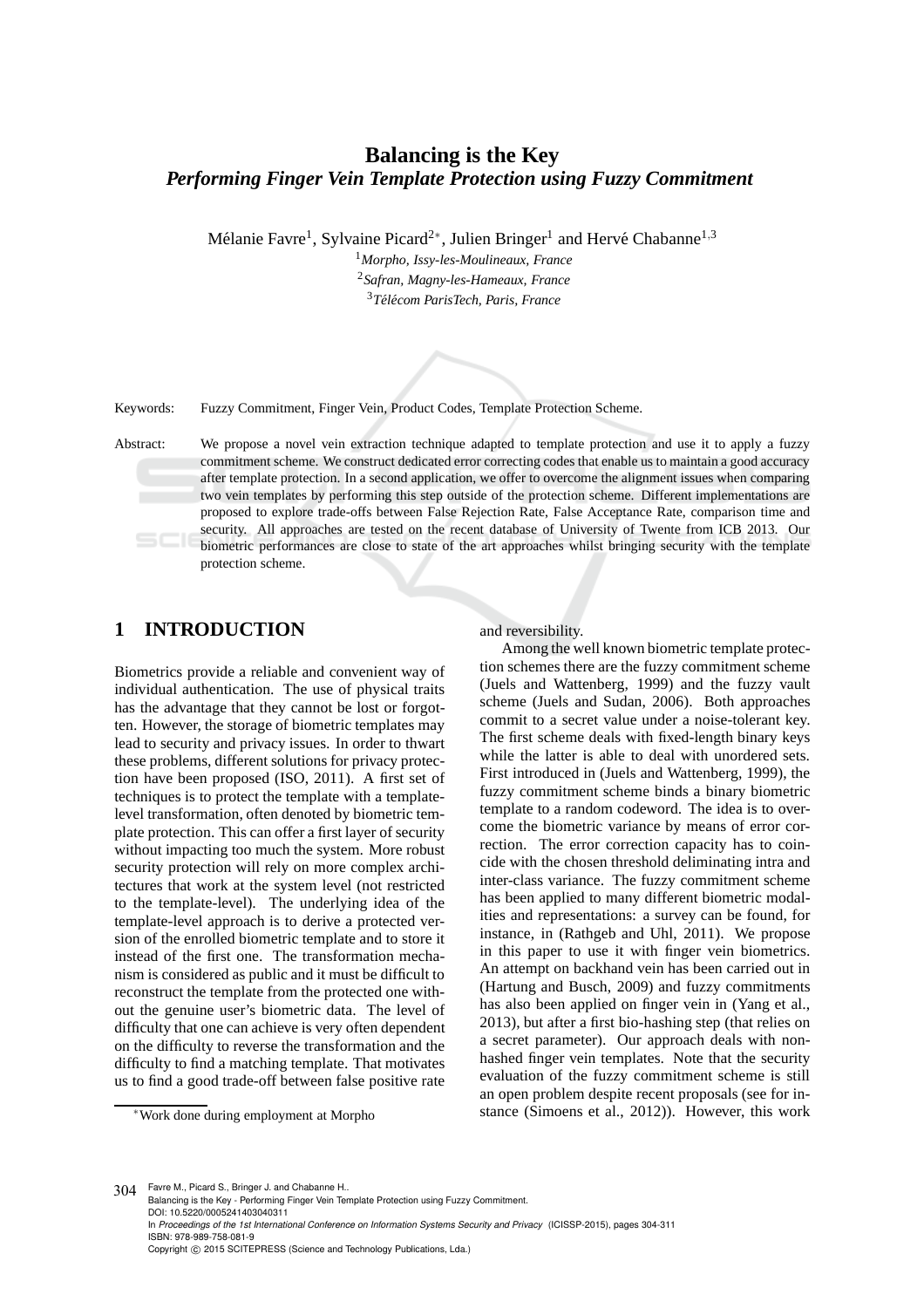has not the ambition of bringing new elements on its security, but rather to focus on showing how to apply efficiently the fuzzy commitment scheme to finger vein biometrics.

To do so, it is necessary to take a closer look at the manner vein information is represented and compared. Since Miura *et al.* publications (Miura et al., 2004) (Miura et al., 2007), vein feature extraction and vein recognition problems have generated an increasing interest among the biometrics research community. However, finger vein recognition is still a recent research field. Therefore research about a fundamental stage for recognition systems like feature extraction is still vivid. Different strategies have been proposed, for example, local representation with SIFT (Ladoux et al., 2009) and minutiae (Yu et al., 2009). To be well suited for fuzzy commitment scheme, an interesting characteristic for vein recognition is to allow comparison with the Hamming distance. Several papers are interesting from this point of view. For example, Lee *et al.* use in (Lee et al., 2010) a 50 x 20 LBP coded vector to characterize a finger. Comparison is done thanks to a weighted Hamming distance. In (Zhou and Kumar, 2010), Zhou and Kumar use different representations for palm vein recognition: Multi-scale local vesselness based on Hessian eigenvalues, Localized Radon Transform and Ordinal representation. In this case again, the comparison of these representations is based on the Hamming distance. Finally, Hartung *et al.* in (Hartung et al., 2011; Hartung et al., 2012) adapt Spectral Minutiae (Xu et al., 2009) to backhand vein recognition with encouraging performances. In this work, we propose a novel vein extraction technique and novel error correcting code constructions to reach a very good ratio between accuracy and security.

This article is structured as follows. In section 2 we give a brief overview of vein extraction techniques, we introduce an efficient technique to derive binary templates that can be compared via Hamming classifier, and we describe the database we used for our experiments. Section 3 details the modalities of the fuzzy commitment as we applied it, and the way we chose the underlying error correcting codes while section 4 presents the experiments we carried out. Finally, section 5 concludes our study.

#### **2 VEIN BIOMETRICS**

### **2.1 Vein Extraction for Template Protection**

In the context of template protection, it is necessary to adapt data representation to get an effective protection scheme and minimize information leaks. To do so, some methods have already been proposed ((Hartung et al., 2011), (Fuksis et al., 2011), (Hirata and Takahashi, 2009)). With the fuzzy commitment scheme, one very important point is to provide templates that can be compared with the Hamming distance. However, guaranteeing *Hamming-wise* comparison is not enough to provide a good data representation. Security analysis shows that it is also necessary to be careful in order to make attacks by false acceptance or brute force difficult.

In general, vein acquisition systems reveal only main vessels. Therefore, the main part of finger vein images is made of *background*, that means none vessel information. If vein extraction precisely respects vessels net, then extracted templates will present a majority of black pixels. In a biometrics recognition context it is not a problem. In the context of template protection this bias facilitates attacks. Indeed, fake templates with a majority of black pixels would take advantage of this bias reducing the distance between a protected template and themselves.

To eliminate this problem, we propose a quite counter-intuitive scheme: do not respect the real vessel information! We propose to make sure that vein templates contain as much as possible an equal number of white and black pixels. This way, we go a step closer to random data. Our solution can be applied to different vein extraction methods. Moreover it does not need to use several templates as input for balancing the white and black pixels: the algorithm is made to work with one image to be compatible with single-image enrollment schemes.

Let *I* be the vein image,  $E_v(I)$  the extraction function. The only requirement on  $E<sub>v</sub>$  is to be a continuous and smooth function on [0,255]. Then, template *T* is constructed as follows:

$$
T(x,y) = \begin{cases} 1 & \text{if } E_v(x,y) \geq \text{thresh} \\ 0 & \text{if } E_v(x,y) < \text{thresh} \end{cases} \tag{1}
$$

Where *thresh* is chosen for each image *I* in order to get the number of 1 and the number of 0 as close as possible in *T*. That is to say *thresh* is the median of  $E_v(x, y)$ . It is clear that some pixels set to one do not represent finger vein. This is a consequence of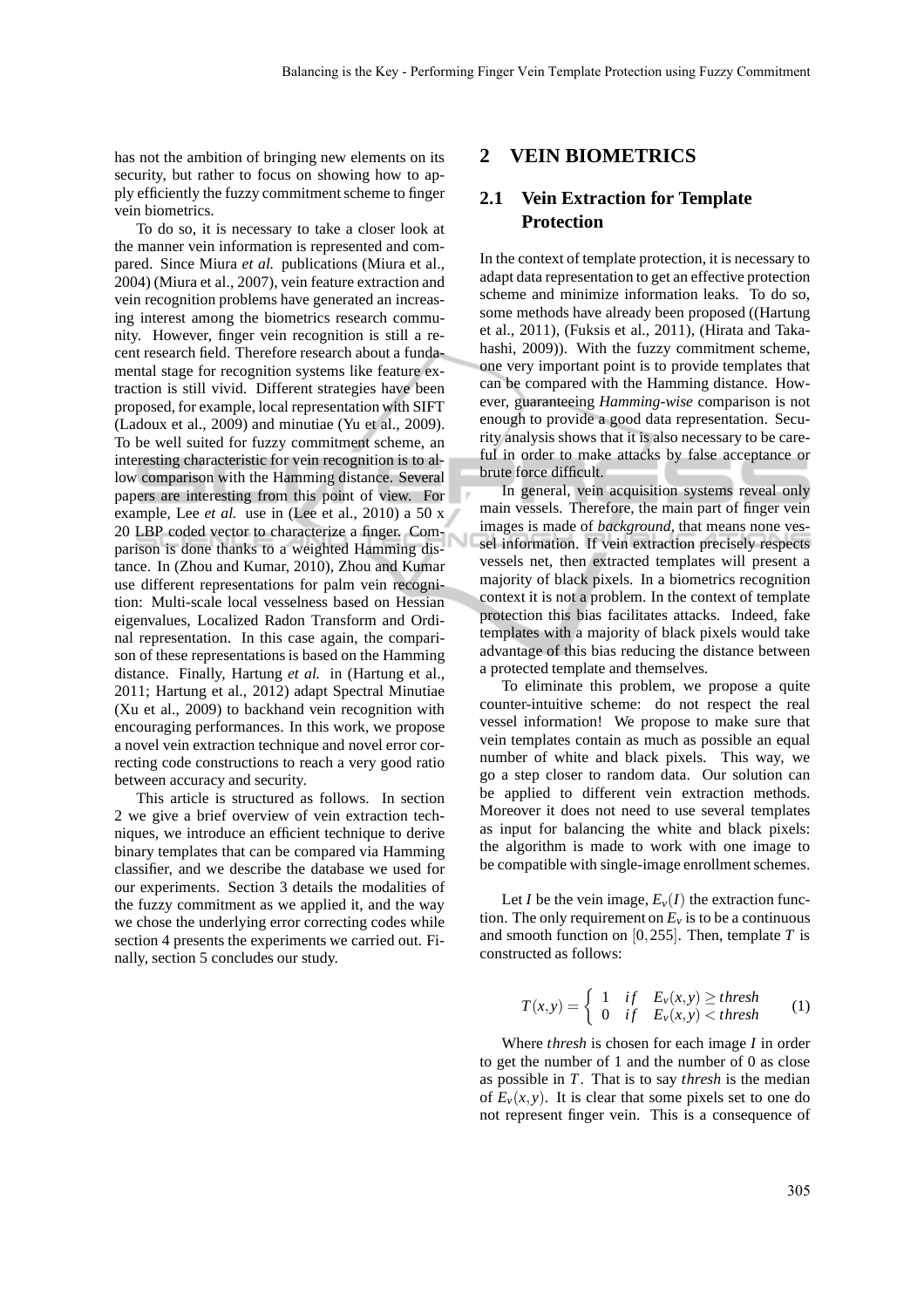balancing the template. As stated earlier, this rule can be applied to any continuous  $E_v$  function, for example for some 2D adaptation of (Frangi et al., 1998) or any continuous operator mentioned above. In this article we use a proprietary function  $E<sub>v</sub>$  based on a rough modelisation of finger veins.

### **2.2 Vein Database Description**

The lack of public database has been a problem up to now. Fortunately, some databases are now available ((Kumar and Zhou, 2012), (Ton and Veldhuis, 2013)), and hopefully some more should be available in the future. For this experiment, we work with UTFVP database from University of Twente (Ton and Veldhuis, 2013). These data represent 60 person's 6 fingers (index finger, middle finger, and annular finger of both hands). Data were acquired during two different sessions allowing four acquisitions by finger. In general, image quality is good.

Image resolution is 126 pixels per centimeter (ppcm). In order to work with a compact representation of finger veins, we downsample the images by a factor of 5 in each dimension. Finger's outlines are easily computed using gradients of the image. Some finger orientation correction is done by computing finger principal axis and performing a rotation in order to get it horizontal. Then, to code reference finger images we use a  $100 \times 30$  finger area centered on the middle of the image which corresponds roughly to the middle phalanx. This zone is usually described as the most stable and the most discriminant area for finger vein recognition. Figure 1 shows a finger from Twente database and its corresponding balanced encoded version.





Figure 1: Finger vein from Twente database and its corresponding balanced coding.

For query images we use a  $128 \times 44$  area centered

on the middle of the image. We use this a priori positioning because finger position is quite stable between two acquisitions. In the case of a bitwise comparison, different sizes of coding areas for query images and reference images allow to absorb small translations. For example, during the comparison stage, it is possible to move the reference template over the search template to find the highest matching score position. When relative finger positions can vary a lot, Yang has proposed in (Yang and Li, 2010) to detect phalanges position in order to determine the region of interest for coding. In our tests, only small translations between query and reference images can be handled.

To estimate accuracy of our finger vein coding, we perform authentication tests without template protection. That is, we evaluate the amount of different pixels in the common area of  $100 \times 30$  between reference and verification templates. We test different positions and keep the one corresponding to the smallest distance. For each finger we use the first image as a reference, and two images, acquired during second acquisition session, for the query images. The results are summarized in table 1, while figure 2 gives an overview of the distances we have to deal with.

Table 1: Performances without template protection.



Figure 2: Hamming distances.

Despite constraints on the coding strategy due to our motivation to apply fuzzy commitment, our EER is close to the best EER described in (Ton and Veldhuis, 2013), that is 0.4%.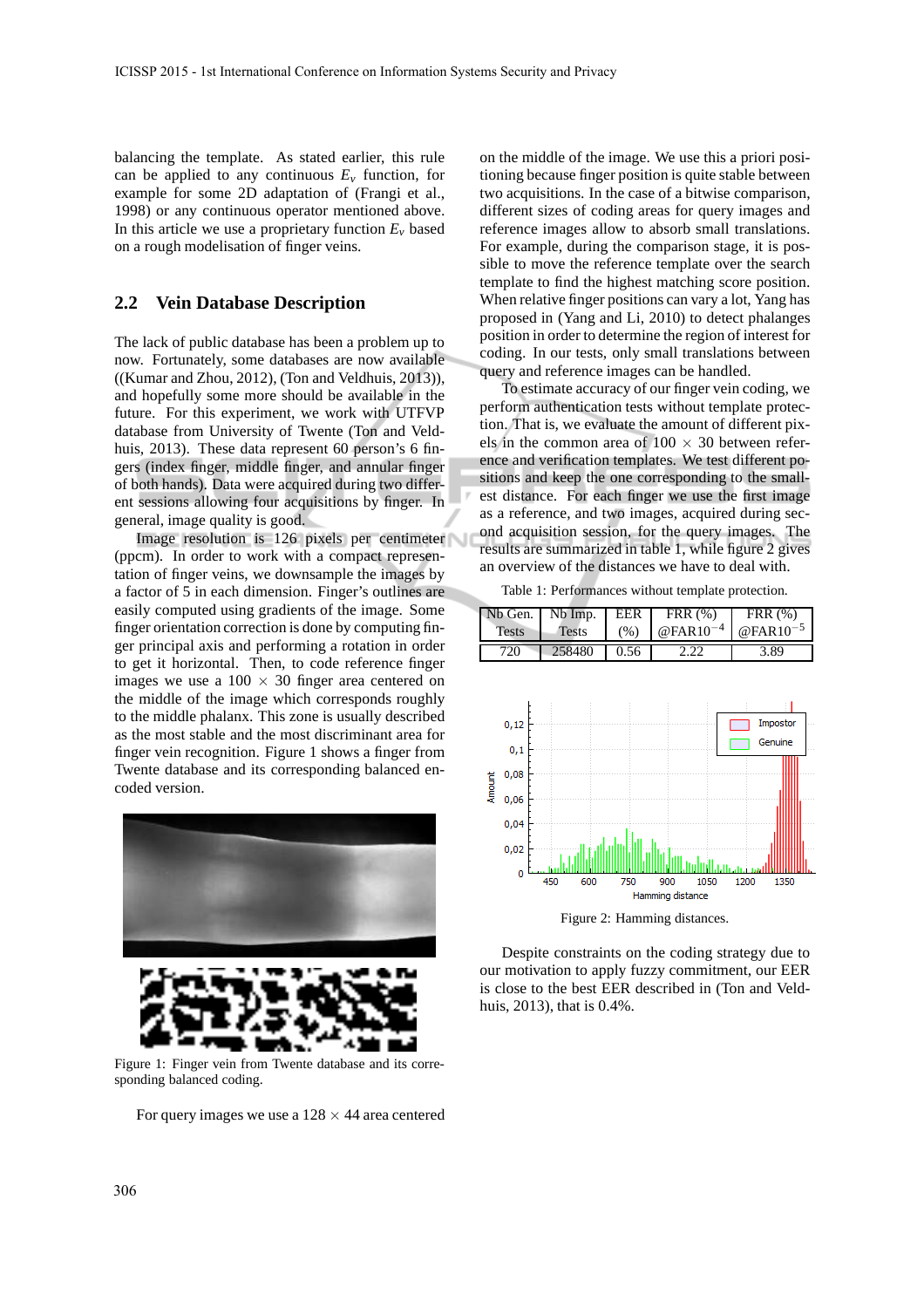

## **3 FUZZY COMMITMENT**

### **3.1 Background**

Before detailing how the fuzzy commitment works, we give a brief recall on error-correcting codes. The goal of these primitives is to transmit a message *m* over a noisy channel. To do so, the message is mapped before transmission to a bigger data string *c* - called *codeword* - containing redundant information. This way, if some limited parts of *c* are corrupted during transmission, *c* can be reconstructed through a decoding algorithm, and therefore also *m*. More formally, a linear binary error-correcting code *C* is denoted by  $[n, k, d]$  where *k* is the original size of the message called *dimension*, *n* the size of the redundant string called *length* and *d* denotes the smallest Hamming distance between two codewords of *C*. The correction capacity of *C* is bounded by  $(d-1)/2$ .

The fuzzy commitment scheme applied to biometrics demands a binary fixed-length biometric template *b* that is masked by a random codeword *c* to form a *protected* template  $s = b \oplus c$ . Meanwhile, the hash value  $h(c)$  is stored together with *s*. During authentication, a fresh biometric template *b* ′ is presented and XORed with *s* to get  $s' = b' \oplus s = b' \oplus b \oplus c$ . Decoding algorithm is applied on *s'* to get a codeword *c'*. If *b* and *b* ′ are within a certain thresholding in terms of Hamming distance, then  $c' = c$  which can be checked by  $h(c') = h(c)$ . Figure 3 depicts the whole process.

An upper bound for the security of the fuzzy commitment is given by the dimension *k* of the errorcorrecting code used, as it gives the amount of information of the key bound to the biometric template *b*. Many more sophisticated security analysis of the scheme have been carried out, see for instance (Stoianov et al., 2009; Ignatenko and Willems, 2010; Smith, 2004; Tuyls and Goseling, 2004). Most weaknesses come from the non uniform distribution of errors in the biometric templates. The use of balanced black and white vein templates limits this point. The scheme is also subject to false acceptance attacks (see for instance (Korte and Plaga, 2007)). As soon as an impostor manages to authenticate, the codeword bound to the template is retrieved (and consequently the original template *b* as well). False acceptance rate should thus remain low in order to limit this threat. The use of a soft-decoding algorithm instead of a classical decoding algorithm may also lead to increased false acceptances as it enables to decode more errors. Finally, cross-matching and decodability attacks have been studied (Simoens et al., 2009; Kelkboom et al., 2011). Here we focus on the two main issues that are the dimension of the code and the false acceptance rate (FAR). In particular, we aim a quite low FAR, that is set to be approximately between  $10^{-4}$  and  $10^{-5}$ .

#### **3.2 Our Construction Choices**

**HN** 

The choice of the error-correcting code has to be done regarding the amount of errors one has to deal within the biometric setting. Thus, we measured the distance corresponding to roughly 0.001% of false acceptance on Twente database. It turned out that we have around 36% of different pixels in this case.

In order to overcome this error rate, we have chosen to use product codes in our scheme. Product codes are a class of error-correcting codes constructed from two or more subcodes.  $C = C_1[n_1, k_1, d_1] \times$  $C_2[n_2, k_2, d_2]$  is a [ $n_1 n_2, k_1 k_2, d_1 d_2$ ] code whose codewords can be seen as  $n_2 \times n_1$  matrices whose columns are codewords from  $C_2$  and rows codewords from  $C_1$ . When  $k_1$  and  $k_2$  are small enough, the *min-sum* algorithm (Tanner, 1981) can be used to decode product codes in a very efficient way. It is an iterative process that associates two scores between 0 and 1 at each element of the matrix. These values represent the costs to put the element to 0 (resp. to 1). Scores are initialized regarding the word to be decoded and are improved iteratively. At each iteration, the algorithm looks for the codeword that costs the least. The error correction capacity of the min-sum algorithm is assured to be  $d_1 d_2/2$  if two iterations are performed but it can go much further in practice. For our experiments, we have limited the amount of iterations to five, as it is a good compromise between error correction and execution time. Finally, product codes can be composed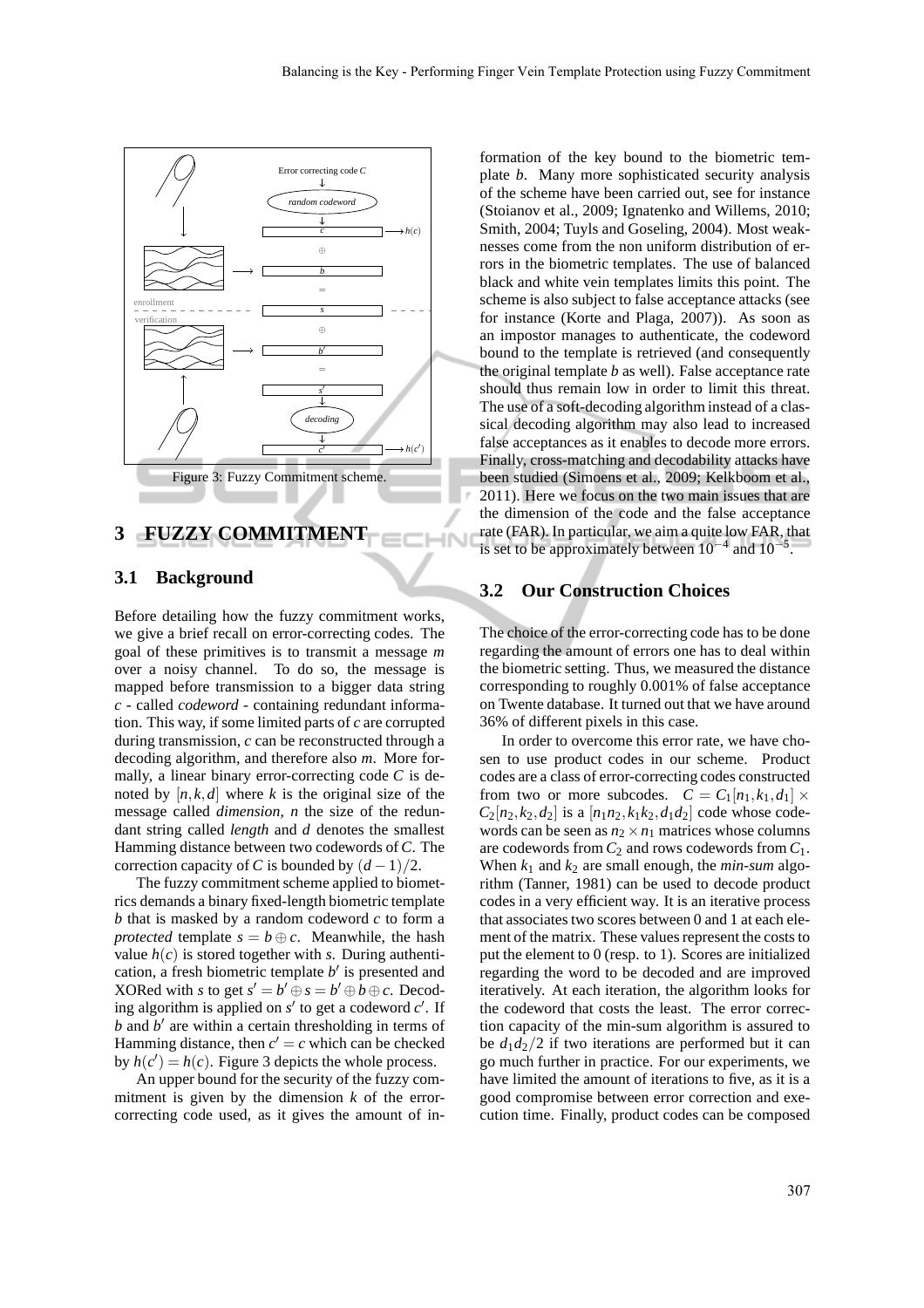of more than two subcodes in a straightforward manner. The decoding process is then a less direct adaptation, details can be found in (Wu et al., 2007), but we use the most intuitive approach.

Min-sum decoding along with product codes have been successfully applied in fuzzy commitment schemes with iris and fingerprint in (Bringer et al., 2008; Bringer et al., 2007). We follow these examples by choosing product codes with similar properties, that is permitting to reach the lowest possible false rejection rate in the Shannon sense (Shannon, 2001). But we go a step further and use for the first time in this kind of setting product codes of dimension 3 and 4 in order to achieve a good trade-off between execution time, code dimension and error correction capacity. In fact, subcodes with good qualities (weight distribution, correction capacity) are often codes with *n* a power of two. The product codes we tested are composed of repetition codes and of order 1 Reed-Muller codes (Muller, 1954; Reed, 1954) which are known to have good weight distributions. As we have 3000 pixels in each template, we have chosen to use an area of 2048 pixels to perform the fuzzy commitment scheme. The choice of these pixels has been done regarding the areas in pictures less impacted by errors. As stated in section 2.2, the middle of the phalanx is more stable, we thus naturally evinced pixels on the horizontal borders. Our area of interest is roughly the  $68 \times 30$  central zone of each picture.

## **4 EXPERIMENTS**

## **4.1 Fuzzy Commitment with One Reference Template**

Traditionally, vein comparison consists in testing many translations of one template on the other in order to find the best one corresponding to the smallest amount of different pixels. In our setting, we test up to 225 translations. To apply a fuzzy commitment in this case, we need to perform as many decodings as tested translations (but we can stop if one decoding is correct).

#### **4.1.1 Using an Interleaving**

The error repartition inside a finger vein picture is not random, there is a correlation between neighboring pixels. We have thus introduced a random permutation, as a way to interleave the pixels, that we apply on the 2048 bits extracted from the template. This way, the efficiency of the min-sum decoding algorithm is increased and we were able to decode further than without the permutation. Note that the permutation is not a secret, it is just introduced to enhance the decoding capacity of the min-sum algorithm in our setting. Moreover, the use of a permutation allows to be resistant against cross-matching and decodability attacks.

#### **4.1.2 Tests and Performances**

For our tests, we used the first image of each finger as reference template and used third and fourth images for verification. This leads to 259,200 comparisons, among them 720 are genuine. Table 2 sums up the performances we were able to reach. Execution timings include the 225 decodings. Our experiments were run on a computer with a 3.3GHz Intel Core i5 processor and 8GB of RAM. Compared to the biometric performances presented in section 2.2, our results are degraded. This comes mainly from the fact that we use only two thirds of the pictures. We can also remark that the dimension of the error correcting codes can reach 50 bits. **BLICATIONS** 

Table 2: Performances of the fuzzy commitment scheme with one reference template (2048 bits).

| Error correcting code                   | Dim.   | FAR  | FRR Exec. |      |
|-----------------------------------------|--------|------|-----------|------|
|                                         | (bits) | (% ) | (% )      | (ms) |
| $RM(4,1)\times RM(5,1)\times [4,1,4]$   | 30     | 0.01 | 4.31      | 560  |
| $[8,2,4] \times RM(4,1) \times RM(4,1)$ | 50     | 0.03 | 3.05      | 350  |

#### **4.2 Using a Second Reference Template**

In order to improve the biometric performances, and especially reduce false acceptance rates, we propose to enroll a second reference template and impose to match against both templates to authenticate. To overcome the alignment problem that would soar the amount of decodings with two templates, we additionally introduce a way to perform alignment before the commitment scheme itself.

Just as Uludag *et al.* used a helper data to perform alignment of fingerprints before a fuzzy vault scheme in (Uludag and Jain, 2006), we use a part of the biometric templates to best overlap them. To do so, we separate each reference template into distinct areas. We extract a small central zone of 276 pixels that is stored in clear and used later to evaluate the optimal translation – but only for that purpose as a second and **distinct** part of 2048 pixels is used to perform the fuzzy commitment itself. We concatenate the two 2048-pixel areas of both templates to form a 4096-bit word that we bind to a codeword just as before. The stored template contains now  $2\times276$  pixels in clear and a 4096-bit protected string. Again, we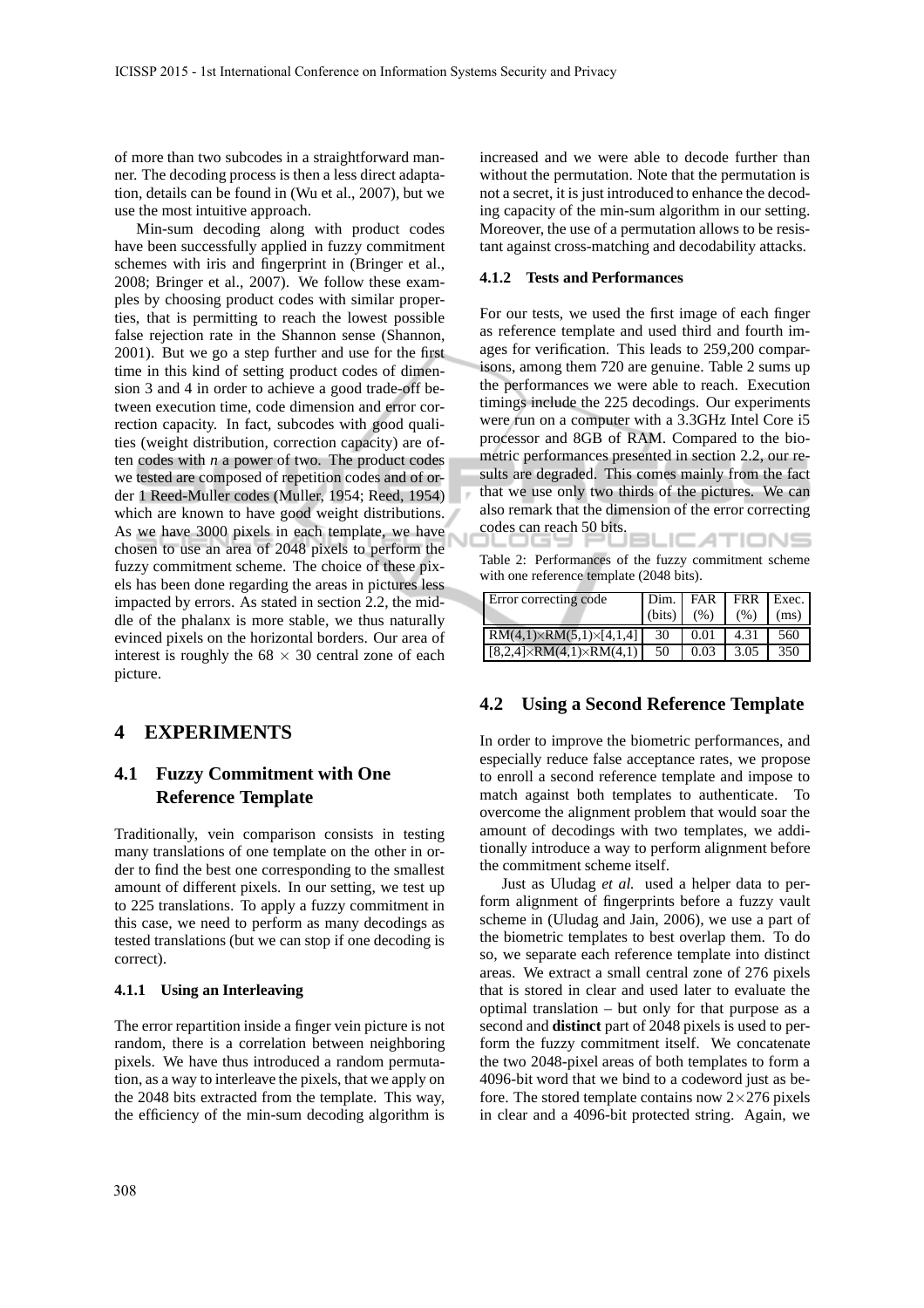

Figure 4: Choice of the areas: in black the alignment area, in white the code zone (used for the fuzzy commitment) and in gray unused pixels.

use a random permutation in order to break the correlation between neighboring pixels.

Figure 4 depicts the image dividing as we performed it. We chose a cross form for the alignment part in order to be able to absorb the different translations we have to test.

During authentication, we first use the two alignment areas from the reference templates to find the best translations inside the freshly acquired image. We then extract the two corresponding areas of 2048 pixels to form a 4096-bit template that is XORed with the secure template stored in the database. Finally, the result of this is decoded. Again, we limit the min-sum algorithm to five iterations.

#### **4.2.1 Performances**

We used the two first images of each finger for enrollment and the same two last images as before for verification. The amount and nature of tests stay thus unchanged.

Table 3 depicts our secure sketch results in term of biometric accuracy, code dimension and execution time. We propose two error-correcting codes that permit to achieve low false acceptance rates whilst remaining quite accurate. The execution time is also drastically reduced, as we have only one decoding to perform. The key size is also improved but is limited to 64 bits due the amount of errors to correct that is rather high.

Table 3: Performances of the fuzzy commitment scheme with two reference templates (4096 bits).

| Error correcting code                                  | Dim.<br>(bits) | FAR<br>(% ) | <b>FRR</b><br>(% ) | Exec.<br>(ms) |
|--------------------------------------------------------|----------------|-------------|--------------------|---------------|
| $RM(6,1)\times RM(6,1)$                                | 49             | 0.0035      | 2.92               |               |
| $[8,2,4] \times [8,2,4] \times RM(3,1) \times RM(3,1)$ | 64             | 0.0023      | 3.33               | 2.1           |

Compared to the biometric performances presented in section 2.2, we are able to get the same performances with two reference templates instead of one in section 2.2.

#### **4.2.2 Security of the Scheme**

Intuitively, the use of the central alignment area in clear leads to information leakages. Veins have some predictable patterns, mostly horizontal lines, that could be exploited in order to guess some pixels of the code zone knowing the alignment area. We have estimated the leakage coming from the alignment zone by measuring the correlation between neighboring pixels in the whole database. Table 4 shows the result of our measures. As we can see, there is a higher horizontal correlation than the vertical one. The correlation is quite high for the pixels at distance one in any direction and it stays high for the the pixels at distance two horizontally (thick, blue values in the table). We have therefore chosen to surround the alignment area by a security zone (kind of DMZ) of one pixel vertically and two pixels horizontally (see the gray zone around the cross in Figure 4). This reduces the possibility to exploit the information coming from the alignment area. We remove the most predictable pixels of the code zone, knowing the helper data, in order to limit the information leakage. However it is clear that this approach is a trade-off between execution time and security.

Table 4: Pixel correlation for different distances in Twente database.

| dx<br>dy       | $-3$    | $-2$    | $-1$    | $\theta$ |         | 2       | 3       |
|----------------|---------|---------|---------|----------|---------|---------|---------|
| $-3$           | $-0.11$ | $-0.10$ | $-0.10$ | $-0.09$  | $-0.11$ | $-0.11$ | $-0.11$ |
| $-2$           | $-0.02$ | 0.03    | 0.09    | 0.11     | 0.07    | 0.01    | $-0.03$ |
| $-1$           | 0.13    | 0.27    | 0.42    | 0.51     | 0.41    | 0.25    | 0.12    |
| $\overline{0}$ | 0.21    | 0.41    | 0.67    | 1.00     | 0.67    | 0.41    | 0.21    |
|                | 0.12    | 0.25    | 0.41    | 0.51     | 0.42    | 0.27    | 0.13    |
| 2              | $-0.03$ | 0.01    | 0.07    | 0.11     | 0.09    | 0.02    | $-0.02$ |
| 3              | $-0.11$ | $-0.11$ | $-0.11$ | $-0.09$  | $-0.10$ | $-0.10$ | $-0.11$ |

Our scheme, like any fuzzy commitment scheme, is vulnerable to false acceptance attacks. We manage to keep the false acceptance rate low in order to limit the threat. Considering the code  $[8,2,4] \times [8,2,4] \times RM(3,1) \times RM(3,1)$ , if an attacker has access to a protected template, we would need a database of around 45000 vein templates in order to statistically decode it by false acceptance.

As stated in sections 4.1 ans 4.2, we limited our experiments to five min-sum iterations for the decoding. But an attacker could try more iterations in order to decode further. We have evaluated the potential of this threat by studying the execution of the fuzzy commitment with the code  $[8,2,4] \times [8,2,4] \times RM(3,1) \times RM(3,1)$ . We increased the number of iterations to 10 and measured the difference: execution time grows to 3.5ms while FAR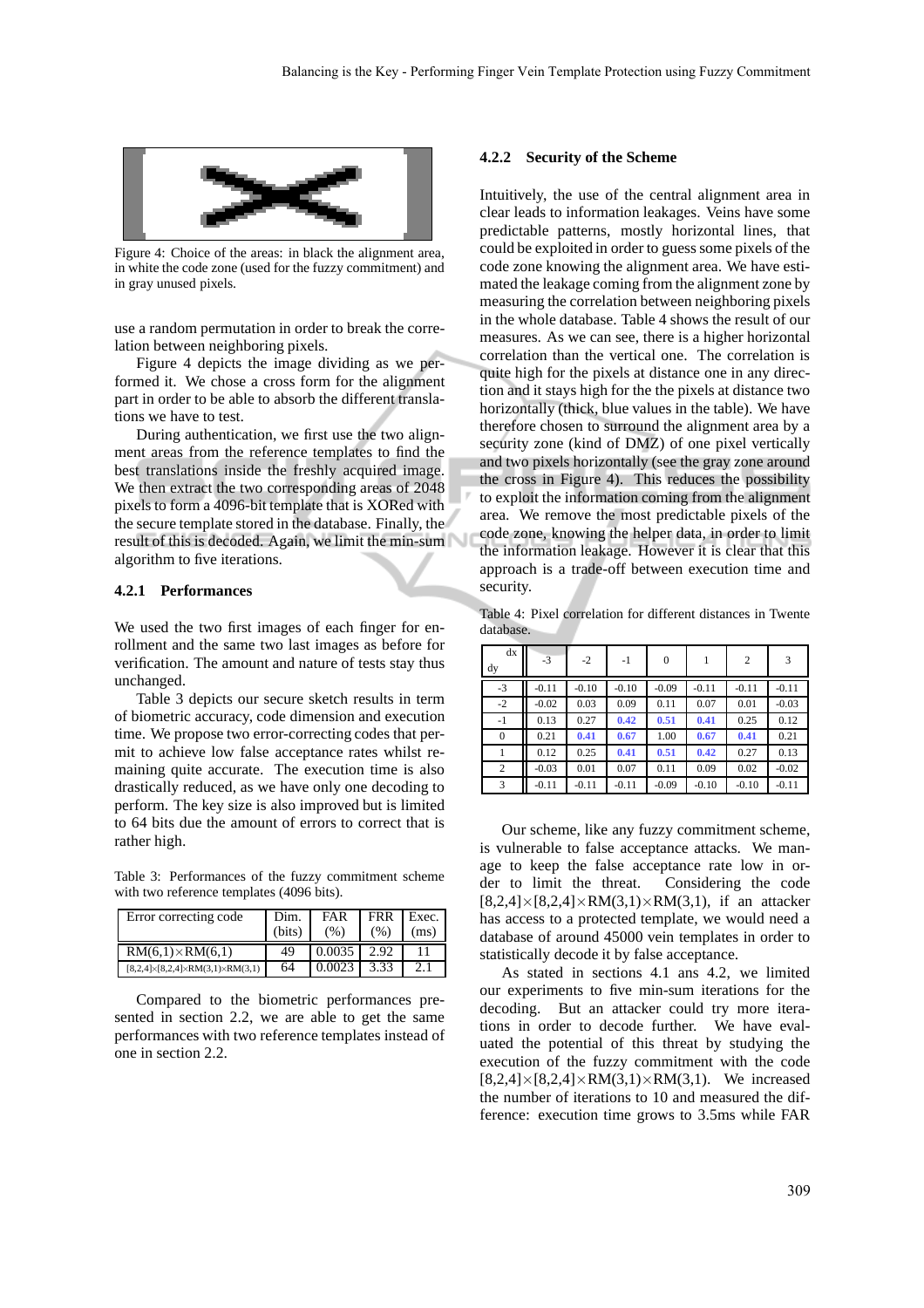stays almost stable with 0.0035%. In fact, more than 20% of impostor comparisons already lead to a successful decoding with five min-sum iterations, but the codeword found was not the right one (it is the hash comparison  $h(c) = h(c')$  that lead to a reject). Increasing the amount of iterations seems to have a poor impact on the true decoding capacity. We thus expect the possible gain for an attacker to test more min-sum iterations to be small.

## **5 CONCLUSION**

In this paper, we apply a fuzzy commitment scheme with finger vein biometrics. An adaptation of vein encoding is proposed making vein template privacy protection techniques efficient and more secured. The idea is to get a binary template with an equal number of black and white pixels. This reduces efficiently the risk of successful attacks. Moreover, it is very general and can be applied to any continuous vein extraction function. We also manage to pass over the alignment problem by performing this step outside of the protection scheme. Doing so, we limit information leaks by analyzing their potential and adapting the coding area. We show how to increase accuracy and code dimension using two reference templates. Although the fuzzy commitment scheme is inherently sensitive to false acceptance attacks as any template-level protection technique, our biometric performances are pretty competitive with FAR close to  $10^{-5}$  and thus ensuring a first layer of security through a template protection scheme. Finally, but not least, the comparison times we obtain are compatible with realistic use cases.

## **ACKNOWLEDGEMENTS**

This work has been partially funded by the European FP7 BEAT project (SEC-284989).

Authors would like to thank Raymond Veldhuis for making the UTFVP database available for their research work.

## **REFERENCES**

- Bringer, J., Chabanne, H., Cohen, G., Kindarji, B., and Zémor, G. (2007). Optimal iris fuzzy sketches. In *Biometrics: Theory, Applications, and Systems, 2007. BTAS 2007. First IEEE International Conference on*, pages 1–6. IEEE.
- Bringer, J., Chabanne, H., Cohen, G., Kindarji, B., and Zémor, G. (2008). Theoretical and practical bound-

aries of binary secure sketches. *Information Forensics and Security, IEEE Transactions on*, 3(4):673–683.

- Frangi, A. F., Niessen, W. J., Vincken, K. L., and Viergever, M. A. (1998). Multiscale vessel enhancement filtering. In *Medical Image Computing and Computer-Assisted Interventation-MICCAI'98*, pages 130–137. Springer.
- Fuksis, R., Kadikis, A., and Greitans, M. (2011). Biohashing and fusion of palmprint and palm vein biometric data. In *Hand-Based Biometrics (ICHB), 2011 International Conference on*, pages 1–6. IEEE.
- Hartung, D., Aastrup Olsen, M., Xu, H., Thanh Nguyen, H., and Busch, C. (2012). Comprehensive analysis of spectral minutiae for vein pattern recognition. *Biometrics, IET*, 1(1):25–36.
- Hartung, D. and Busch, C. (2009). Why vein recognition needs privacy protection. In *Intelligent Information Hiding and Multimedia Signal Processing, 2009. IIH-MSP'09. Fifth International Conference on*, pages 1090–1095. IEEE.
- Hartung, D., Olsen, M. A., Xu, H., and Busch, C. (2011). Spectral minutiae for vein pattern recognition. In *Biometrics (IJCB), 2011 International Joint Conference on*, pages 1–7. IEEE. A **INS**
- Hirata, S. and Takahashi, K. (2009). Cancelable biometrics with perfect secrecy for correlation-based matching. In *Advances in Biometrics*, pages 868–878. Springer.
- Ignatenko, T. and Willems, F. M. (2010). Information leakage in fuzzy commitment schemes. *Information Forensics and Security, IEEE Transactions on*, 5(2):337–348.
- ISO (2011). Standard iso/iec 24745:2011. information technology – security techniques – biometric information protection.
- Juels, A. and Sudan, M. (2006). A fuzzy vault scheme. *Des. Codes Cryptography*, 38(2):237–257.
- Juels, A. and Wattenberg, M. (1999). A fuzzy commitment scheme. In Motiwalla, J. and Tsudik, G., editors, *ACM Conference on Computer and Communications Security*, pages 28–36. ACM.
- Kelkboom, E. J., Breebaart, J., Kevenaar, T. A., Buhan, I., and Veldhuis, R. N. (2011). Preventing the decodability attack based cross-matching in a fuzzy commitment scheme. *Information Forensics and Security, IEEE Transactions on*, 6(1):107–121.
- Korte, U. and Plaga, R. (2007). Cryptographic protection of biometric templates: Chance, challenges and applications. In Brömme, A., Busch, C., and Hühnlein, D., editors, *BIOSIG*, volume 108 of *LNI*, pages 33–46. GI.
- Kumar, A. and Zhou, Y. (2012). Human identification using finger images. *Image Processing, IEEE Transactions on*, 21(4):2228–2244.
- Ladoux, P.-O., Rosenberger, C., and Dorizzi, B. (2009). Palm vein verification system based on sift matching. In *Advances in Biometrics*, pages 1290–1298. Springer.
- Lee, H. C., Kang, B. J., Lee, E. C., and Park, K. R. (2010). Finger vein recognition using weighted local binary pattern code based on a support vector machine. *Jour-*